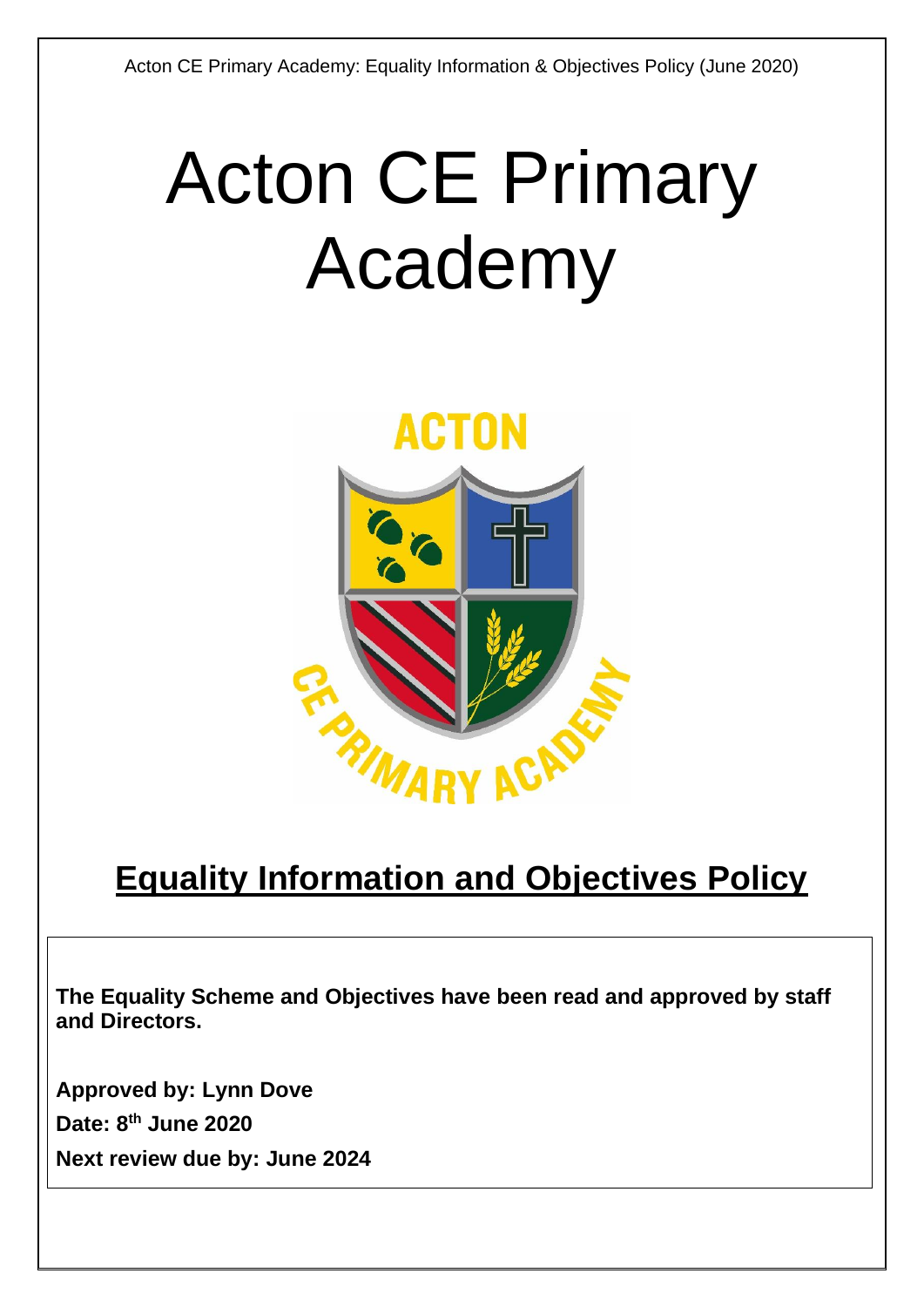# **Acton CE Academy Primary School Equality Scheme and Objectives**

# **Contents**

- 1. Aims
- 2. Ethos and Equality Statement
- 3. Legalisation and guidance
- 4. Guiding Principles
- 5. Roles and responsibilities
- 6. Eliminating discrimination
- 7. Advancing equality of opportunity
- 8. Fostering good relations
- 9. Equality considerations in decision-making
- 10. Equality objectives
- 11. Collecting and using information
- 12. Addressing prejudice-related incidents
- 13. Appeal Process
- 14. Curriculum
- 15. Staffing recruitment, training and professional development
- 16. Religious observance
- 17. Monitoring arrangements

# **1. Aims**

Acton CE Primary Academy recognises that certain groups in society have historically been disadvantaged because of unlawful discrimination they have faced due to their race, sex, disability, gender reassignment, marriage/civil partnership, religion/belief, sexual orientation or age.

Our school aims to meet its obligations under the public sector equality duty by having due regard to the need to:

- Eliminate discrimination and other conduct that is prohibited by the Equality Act 2010
- Advance equality of opportunity between people who share a protected characteristic and people who do not share it
- Foster good relations across all characteristics between people who share a protected characteristic and people who do not share it

This policy will put in place a range of actions to eliminate prejudice, unlawful discrimination and victimisation within the school community and workforce.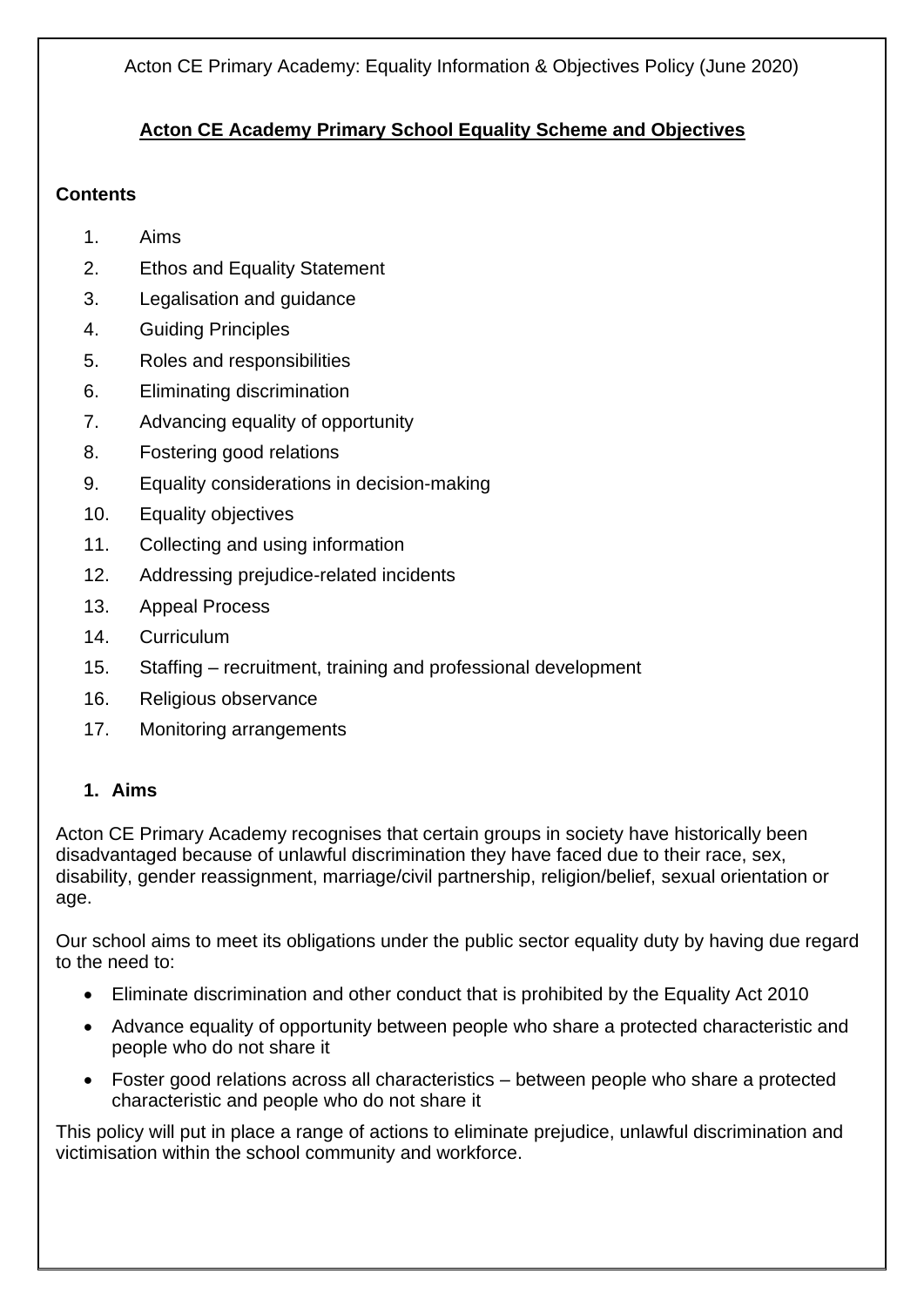# **2. Ethos and Equality Statement**

We have carefully considered and analysed the impact of this policy on equality and the possible implications for pupils with protected characteristics, as part of our commitment to meet the Public Sector Equality Duty (PSED) requirement to have due regard to the need to eliminate discrimination, advance equality of opportunity and foster good relations.

In our school, we aim to tackle discrimination and promote equality of opportunity and good relations across all aspects of school life. We do this by:

- creating an ethos in which all pupils and staff feel valued and secure;
- building self-esteem and confidence in our pupils, so that they can then use these qualities to influence their own relationships with all others respecting their differences;
- removing or minimising any barriers to learning, so that all pupils can achieve;
- ensuring that our teaching takes into account the learning needs of all pupils
- actively tackling discrimination and promoting equality and inclusion through our School Rules, newsletters to parents, displays of work and website.
- making clear to our pupils what constitutes aggressive and prejudice related behaviour; identifying clear procedures for dealing quickly with incidents of prejudice related behaviour;
- making pupils and staff confident to challenge prejudice related behaviour.

We ensure the principles listed above apply to the full range of our policies and practices, including those that are concerned with:

- pupils' progress, attainment and achievement
- pupils' personal development, welfare and well-being
- teaching styles and strategies
- admissions and attendance
- staff recruitment, retention and professional development
- care, guidance and support
- behaviour, discipline and exclusions
- working in partnership with parents, carers and guardians
- working with the wider community.

Children and all staff are encouraged to value each other and build up and maintain cooperative working relationships both within school and in the community, such relationships being based on mutual respect for each other.

# **3. Legislation and guidance**

This document meets the requirements under the following legislation:

- [The Equality Act 2010,](http://www.legislation.gov.uk/ukpga/2010/15/contents) which introduced the public sector equality duty and protects people from discrimination
- [The Equality Act 2010 \(Specific Duties\) Regulations 2011,](http://www.legislation.gov.uk/uksi/2011/2260/contents/made) which require schools to publish information to demonstrate how they are complying with the public sector equality duty and to publish equality objectives

This document is also based on Department for Education (DfE) guidance: The Equality Act 2010 [and schools.](https://www.gov.uk/government/uploads/system/uploads/attachment_data/file/315587/Equality_Act_Advice_Final.pdf) 

This policy operates in conjunction with the following school policies:

• Admissions Policy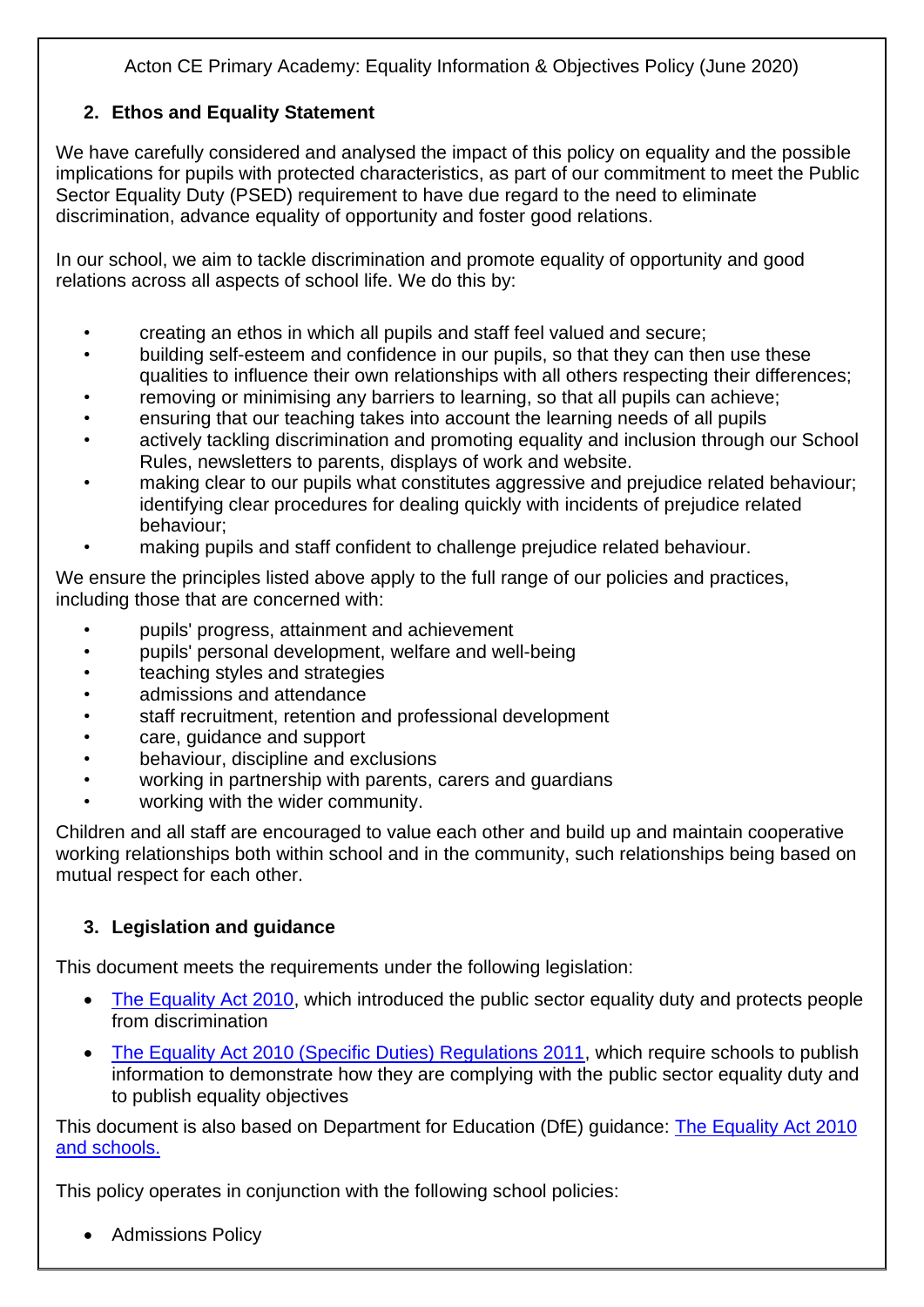- Complaints Policy
- Accessibility Policy
- Special Educational Needs and Disabilities Policy
- SEND Information Report

For the purpose of this policy, the Equality Act 2010 will be referred to as 'the Act'.

The Equality Act 2010 provides a modern, single legal framework with three broad duties:

- Eliminate discrimination
- Advance equality of opportunity
- Foster good relations

The school fully understands the principles of the Act and the work needed to ensure that those with protected characteristics are not discriminated against and are given equal opportunities. Protected characteristics, under the Act, are as follows:

- Age
- Disability
- Race, colour, nationality or ethnicity
- Sex
- Gender reassignment
- Maternity and pregnancy
- Religion and belief
- Sexual orientation
- Marriage and civil partnership

The Act makes it unlawful for the responsible body of a school to discriminate against, harass or victimise a pupil or potential pupil:

- In relation to admissions.
- In the way it provides education for pupils.
- In the way it provides pupils access to any benefit, facility or service.
- By excluding a pupil or subjecting them to any other detriment.

The responsible body for the school is the Board of Directors.

The school's liability not to discriminate, harass or victimise does not end when a pupil has left the school, but will apply to subsequent actions connected to the previous relationship between school and pupil, such as the provision of references on former pupils or access to "old pupils" communications and activities.

The school will promote equality of opportunity for all staff and job applicants.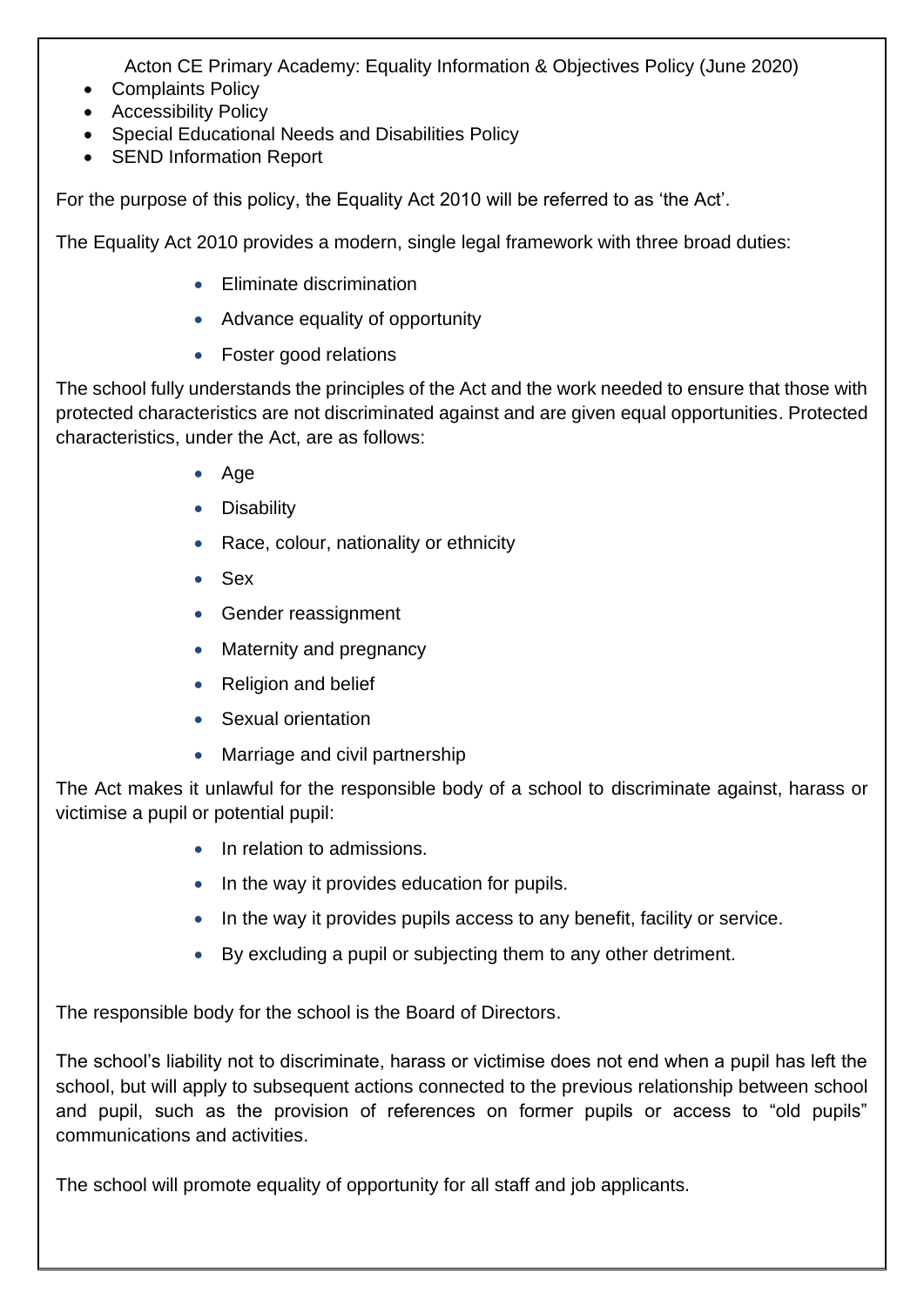# **4. Guiding Principles**

In fulfilling the legal obligations cited above, we are guided by seven principles:

# **Principle 1: All learners are of equal value.**

We see all learners and potential learners, and their parents, as of equal value, regardless of any protected characteristic*.*

# **Principle 2: We recognise and respect difference.**

Treating people equally can mean treating them differently. Our policies, procedures and activities will not discriminate but must nevertheless take account of differences in life-experience, outlook and background, and in the kinds of barriers and disadvantages which people may face in relation to any protected characteristic.

#### **Principle 3: We foster positive attitudes and relationships, and a shared sense of cohesion and belonging.**

We foster positive attitudes and relationships, a shared sense of cohesion and belonging, and ensure this is promoted in our policies, procedures and activities.

Policies and programmes promote:

- positive attitudes and interactions
- mutual respect and good relations
- an absence of harassment or prejudice-related bullying between people of different ability, background, gender or cultural identity

The school will promote race equality and have due regard to eliminating unlawful racial discrimination, promoting equality of opportunity and good relations between people of different racial groups.

The school will promote disability equality, ensuring equality of opportunity, eliminating unlawful discrimination and disability-related harassment and encouraging participation by disabled people in public life.

The school will promote gender equality by eliminating unlawful discrimination and harassment, and promote the equality of opportunity between men and women, girls and boys.

Transgender people are explicitly covered by the PSED. For the purposes of this policy, the term 'transgender' refers to an individual whose gender expression or identity is different from that traditionally associated with the sex they were assigned at birth.

The school will respect the confidentiality of those seeking gender reassignment and will provide a supportive environment within the community.

The school is opposed to all forms of prejudice and recognises that children and young people who experience any form of prejudice-related discrimination may fare less well in the education system.

#### **Principle 4: We observe good equalities practice in staff recruitment, retention and development.**

The school observes good equalities practice in staff recruitment, retention and development, and ensures that all policies and procedures benefit all employees and potential employees regardless of any protected characteristic, and with full respect for legal rights relating to pregnancy and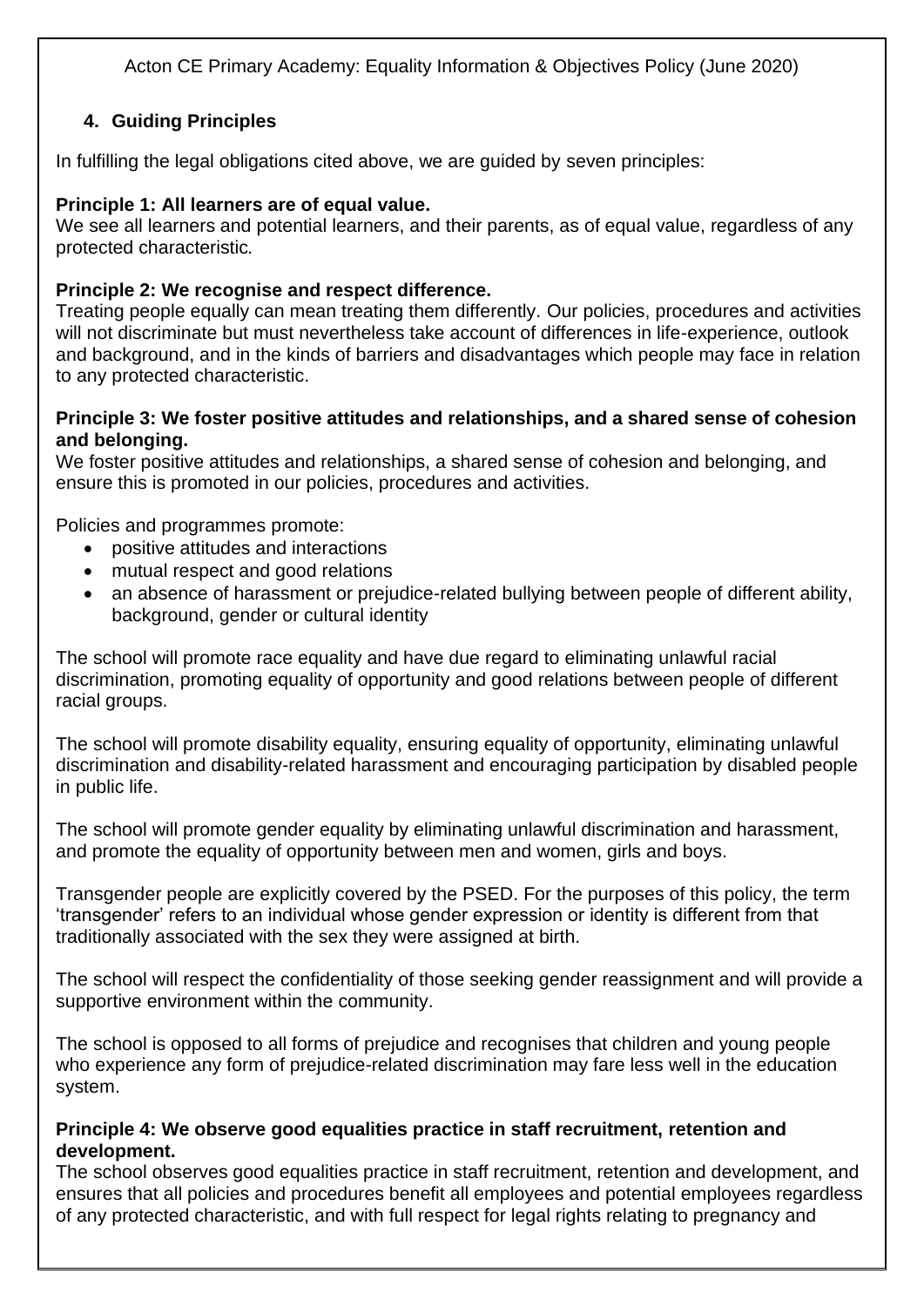Acton CE Primary Academy: Equality Information & Objectives Policy (June 2020) maternity. Steps are taken to positively promote equality, especially where there is evidence of inequality.

The school will ensure that staff are aware of their responsibilities, given necessary training and support, and report progress to the Board of Directors.

The school will ensure that all staff comply with the appropriate equality legislation and regulations.

#### **Principle 5: We aim to reduce and remove inequalities and barriers that already exist.**

In addition to avoiding or minimising possible negative impacts of policies and programmes, we take opportunities to maximise positive impacts by addressing, reducing and removing inequalities and barriers that already exist between people of different ability, background, gender or cultural identity

We ensure staff promote an inclusive and collaborative ethos in the school, challenging inappropriate language and behaviour, responding appropriately to incidents of discrimination and harassment, and showing appropriate support for pupils with additional needs, maintaining a good level of awareness of issues surrounding equality.

#### **Principle 6: We consult and involve widely.**

The school endeavours to consult widely within the community to address any concerns that may be raised. This is completed through annual surveys, formal and informal parent meetings, Parent Council meetings and consultation with external agencies.

#### **Principle 7: Society as a whole should benefit.**

The school ensures that policies, procedures and activities benefit society as a whole, both locally and nationally, by fostering greater social cohesion, and greater participation in the public life of everyone, regardless of any protected characteristic.

In addition to these guiding principles, as not already mentioned, the school will:

- Ensure that the school's Admissions Policy will not discriminate against any protected characteristic in any way.
- Ensure that the recording and reporting of equality and diversity is sufficiently scrutinised.

#### **5. Roles and responsibilities**

The Board of Directors is responsible for ensuring that the school complies with legislation, and that this policy and its related procedures and action plans are implemented. A member of the Board of Directors has a watching brief regarding the implementation of this policy. The Executive Headteacher is responsible for implementing the policy, for ensuring that all staff are aware of their responsibilities and are given appropriate training and support and for taking appropriate action in any cases of unlawful discrimination.

The Head of School has day-to-day responsibility for co-ordinating implementation of the policy.

| <b>School</b><br><b>Community</b> | <b>Responsibility</b>                                                                                                                                                                  |
|-----------------------------------|----------------------------------------------------------------------------------------------------------------------------------------------------------------------------------------|
| Board of<br><b>Directors</b>      | The Board of Directors will:<br>Ensure that the equality information and objectives as set out in this<br>$\bullet$<br>statement are published and communicated throughout the school, |
|                                   |                                                                                                                                                                                        |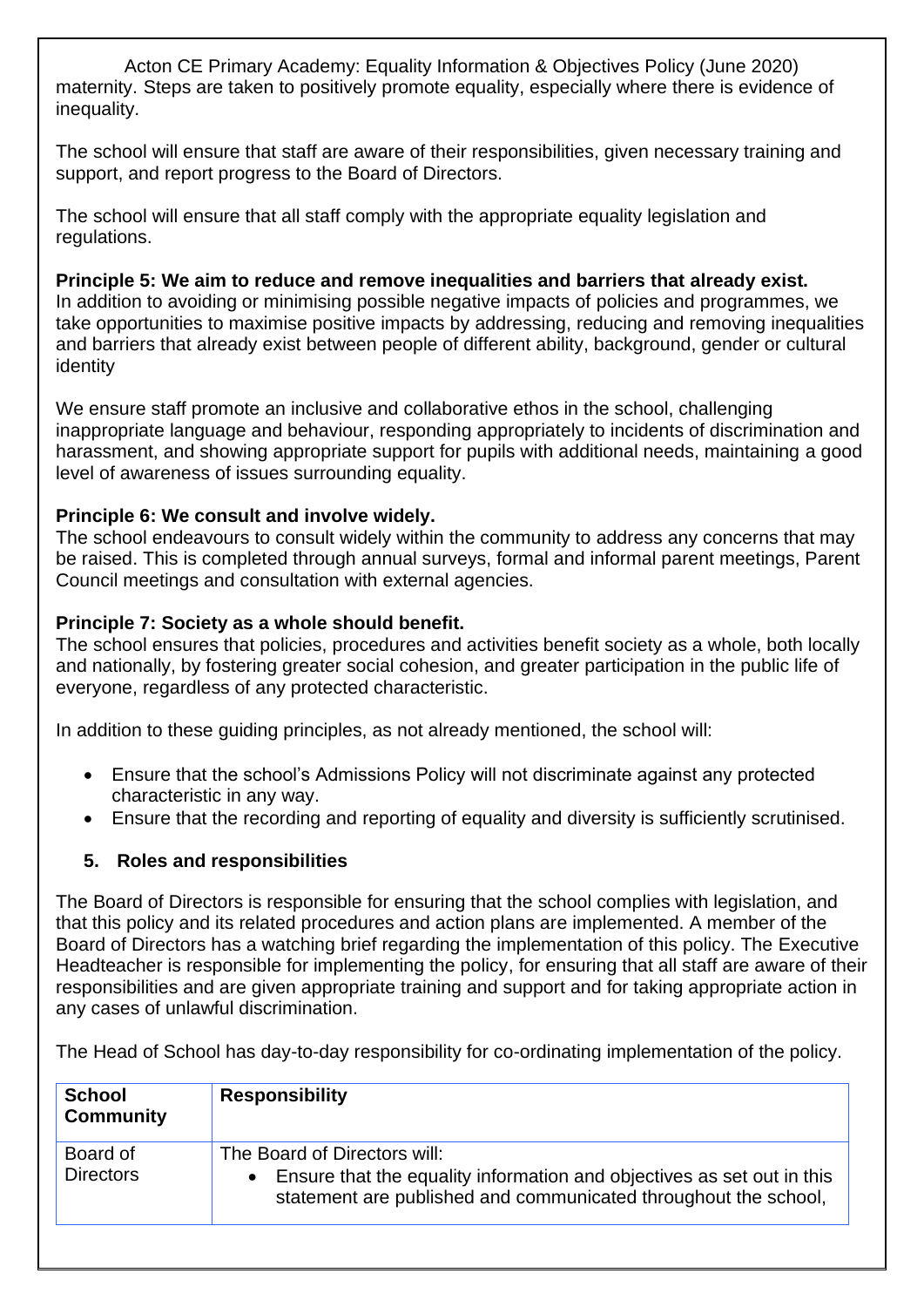| <b>School</b><br><b>Community</b> | Acton CE Primary Academy: Equality Information & Objectives Policy (June 2020)<br><b>Responsibility</b>                                                                                                                                                                                                                                                                                                                                                                                                                                                                                                                                                                                                                                                                                                                                                                                                                                                                                                                                                                                                                                                                                                                                                                                                                                                                                               |
|-----------------------------------|-------------------------------------------------------------------------------------------------------------------------------------------------------------------------------------------------------------------------------------------------------------------------------------------------------------------------------------------------------------------------------------------------------------------------------------------------------------------------------------------------------------------------------------------------------------------------------------------------------------------------------------------------------------------------------------------------------------------------------------------------------------------------------------------------------------------------------------------------------------------------------------------------------------------------------------------------------------------------------------------------------------------------------------------------------------------------------------------------------------------------------------------------------------------------------------------------------------------------------------------------------------------------------------------------------------------------------------------------------------------------------------------------------|
|                                   | including to staff, pupils and parents, and that they are reviewed and<br>updated at least once every four years<br>Delegate responsibility for monitoring the achievement of the<br>$\bullet$<br>objectives on a daily basis to the headteacher<br>Ensure that the school complies with the appropriate equality<br>$\bullet$<br>legislation and regulations.<br>Ensure that the school's policies and procedures are developed and<br>implemented with appropriate equality impact assessments<br>informing future plans.<br>Ensure that the school's Admissions Policy does not discriminate in<br>any way.<br>Ensure equal opportunities in its staff recruitment and promotion<br>practices, professional development programmes and in<br>membership of the governing board.<br>Provide information in appropriate and accessible formats.<br>Ensure that the necessary disciplinary measures are in place to<br>enforce this policy.<br>The equality link governor is Lynn Dove. She will:<br>Meet with the designated member of staff for equality annually, and<br>$\bullet$<br>other relevant staff members, to discuss any issues and how these<br>are being addressed<br>Ensure they're familiar with all relevant legislation and the contents<br>of this document<br>Attend appropriate equality and diversity training<br>Report back to the full governing board regarding any issues |
| <b>Executive</b><br>Headteacher   | The Executive Headteacher will:<br>Promote knowledge and understanding of the equality objectives<br>amongst staff and pupils<br>Monitor success in achieving the objectives and report back to<br>governors<br>Ensure that all staff members receive the appropriate equality and<br>$\bullet$<br>diversity training as part of their induction and CPD.<br>Ensure that all parents, visitors and contractors are aware of, and<br>$\bullet$<br>comply with, the provisions of this policy.<br>Actively challenge and take appropriate action in any case of<br>discriminatory practice.<br>Address any reported incidents of harassment or bullying in line with<br>DfE guidance.<br>The designated member of staff for equality (SENCO) will:<br>Support the Executive Headteacher in promoting knowledge and<br>understanding of the equality objectives amongst staff and pupils<br>Meet with the equality link governor annually to raise and discuss<br>any issues<br>Support the Executive Headteacher in identifying any staff training<br>needs, and deliver training as necessary                                                                                                                                                                                                                                                                                                          |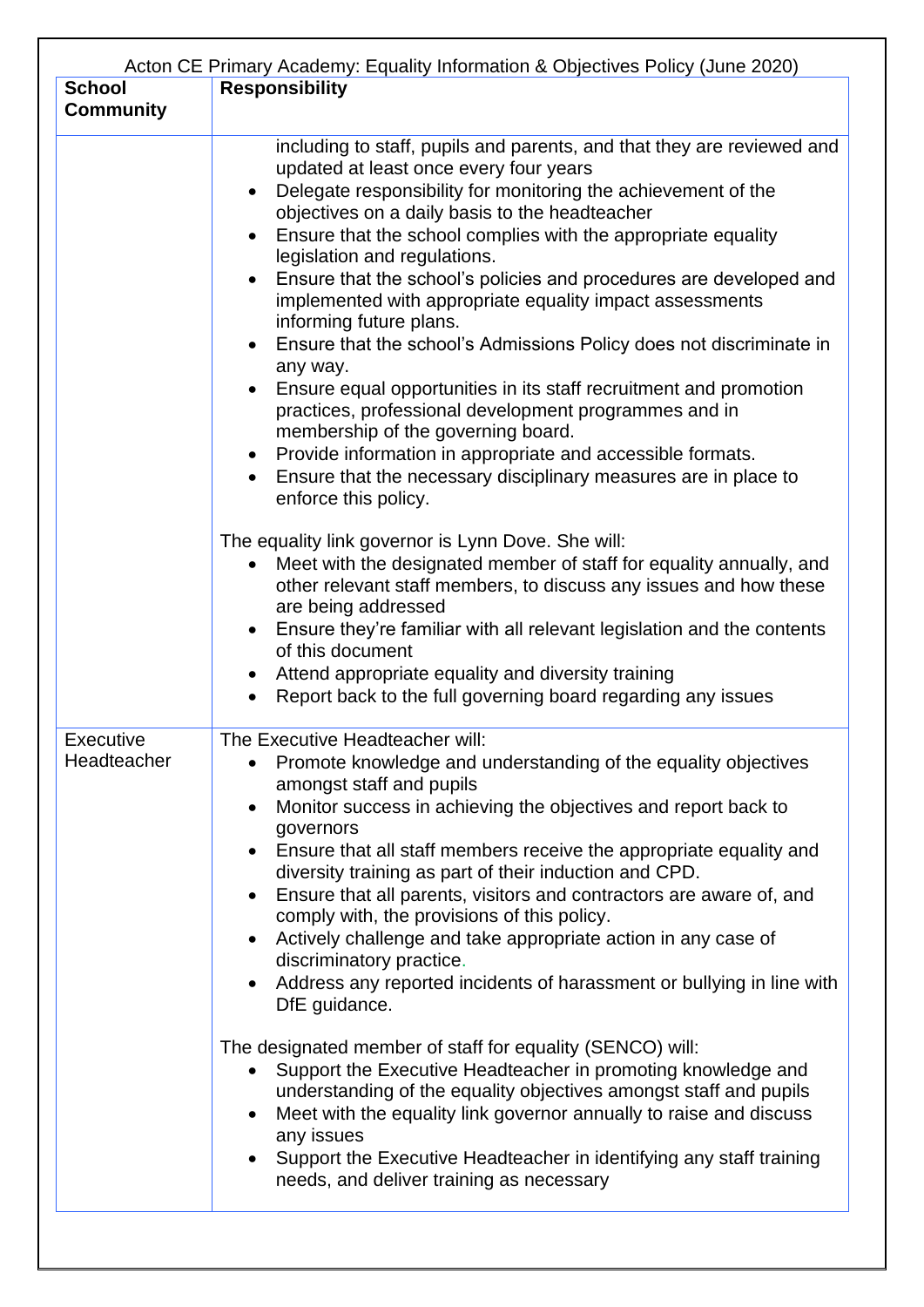| Acton CE Primary Academy: Equality Information & Objectives Policy (June 2020) |                                                                                                                                                                                                                                                                                                                                                                                                                                                                                                                                                                                                                                                   |  |
|--------------------------------------------------------------------------------|---------------------------------------------------------------------------------------------------------------------------------------------------------------------------------------------------------------------------------------------------------------------------------------------------------------------------------------------------------------------------------------------------------------------------------------------------------------------------------------------------------------------------------------------------------------------------------------------------------------------------------------------------|--|
| <b>School</b><br><b>Community</b>                                              | <b>Responsibility</b>                                                                                                                                                                                                                                                                                                                                                                                                                                                                                                                                                                                                                             |  |
|                                                                                | All school staff are expected to have regard to this document and to work<br>to achieve the objectives as set out in section 10                                                                                                                                                                                                                                                                                                                                                                                                                                                                                                                   |  |
| Teaching &<br>Non-Teaching<br><b>Staff</b>                                     | Be mindful of any incidents of harassment or bullying in the school.<br>Address any minor issues of harassment or bullying and report any<br>major breaches of the policy to the Head of School.<br>Identify and challenge bias and stereotyping within the curriculum<br>and the school's culture.<br>Promote equality and good relations, and not harass or discriminate<br>in any way.<br>Monitor pupils' progress and academic needs to ensure the<br>appropriate support is in place.<br>Keep up-to-date with equality legislation and its application by<br>attending the appropriate training.                                             |  |
| Parents                                                                        | Not discriminate or harass any other pupil, family or staff member of<br>$\bullet$<br>the school community<br>Actively encourage equality and diversity in the school by<br>contributing their cultural experiences and values, informing the<br>Board of Directors of actions that can be taken, and by supporting<br>and challenging the school to achievement the commitment set out<br>in this policy<br>Report any incidences of bullying or harassment, whether to<br>themselves or to others, to the head of year or to another member<br>of staff.<br>Abide by all the school's equality and diversity policies, procedures<br>and codes. |  |
| <b>Pupils</b>                                                                  | Not discriminate or harass any other pupil or staff member.<br>Actively encourage equality and diversity in the school by<br>contributing their cultural experiences and values.<br>Report any incidences of bullying or harassment, whether to<br>themselves or to others, to the Head of School or to another<br>member of staff.<br>Abide by all the school's equality and diversity policies, procedures<br>and codes.                                                                                                                                                                                                                        |  |
| Local<br>Community<br><b>Members</b>                                           | Take an active part in identifying barriers for the school community<br>$\bullet$<br>and in informing the Board of Directors of actions that can be taken<br>to eradicate these<br>Take an active role in supporting and challenging the school to<br>achieve the commitment made to the school community in tackling<br>inequality and achieving equality of opportunity for all.                                                                                                                                                                                                                                                                |  |

The school will have an equality page on its website, in order to demonstrate how it is complying with the PSED in the Equality Act 2010, and advancing equality of opportunity.

# **6. Eliminating discrimination**

The school is aware of its obligations under the Equality Act 2010 and complies with nondiscrimination provisions.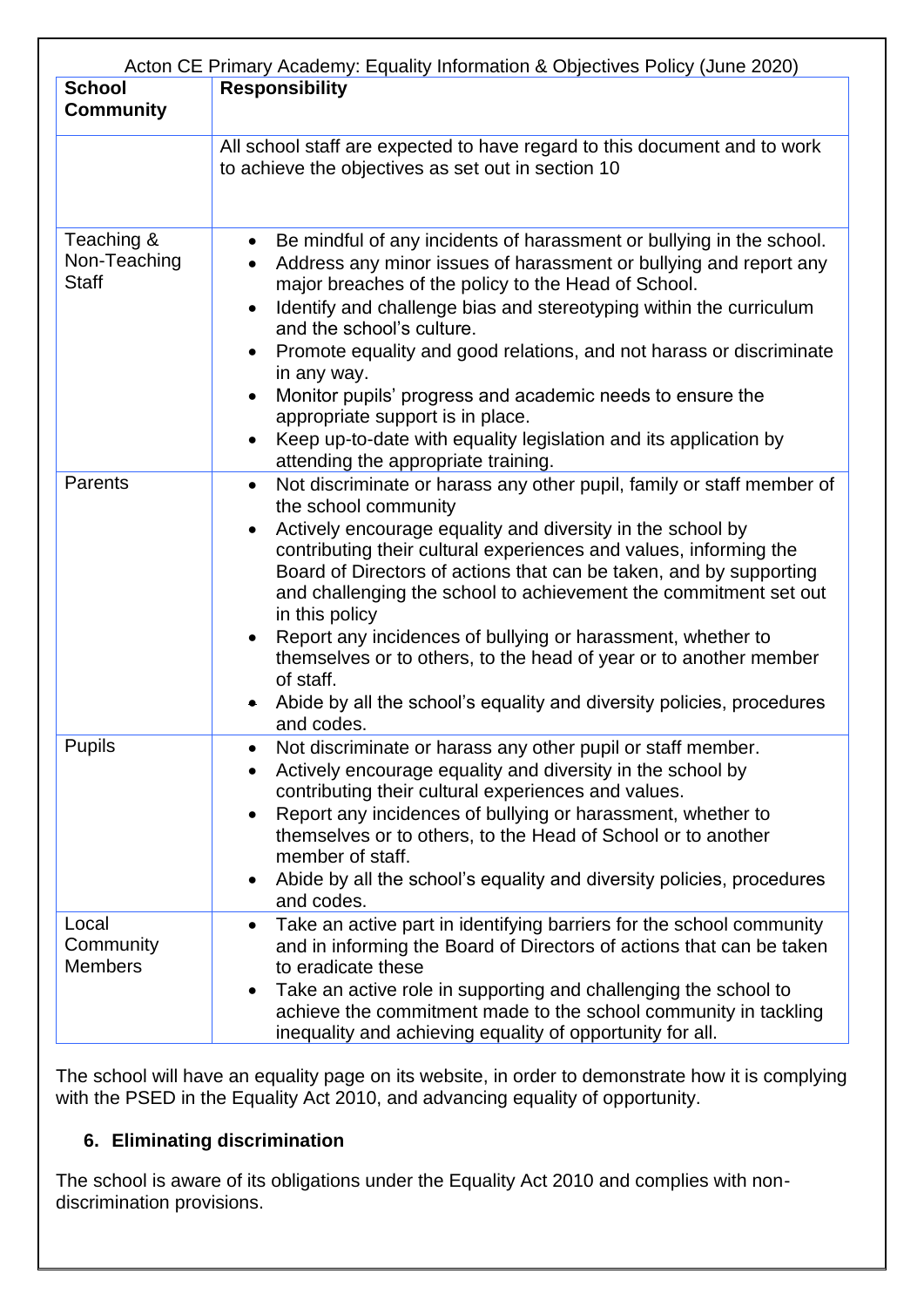Acton CE Primary Academy: Equality Information & Objectives Policy (June 2020) Where relevant, our policies include reference to the importance of avoiding discrimination and other prohibited conduct.

Staff and governors are regularly reminded of their responsibilities under the Equality Act, for example during meetings. Where this has been discussed during a meeting it is recorded in the meeting minutes.

New staff receive training on the Equality Act as part of their induction, and all staff receive refresher training every September.

The school has a designated member of staff for monitoring equality issues – Beverley Dolman, Executive Headteacher, and an equality link governor. They regularly liaise regarding any issues and make senior leaders and governors aware of these as appropriate.

# **7. Advancing equality of opportunity**

As set out in the DfE guidance on the Equality Act, the school aims to advance equality of opportunity by:

- Removing or minimising disadvantages suffered by people which are connected to a particular characteristic they have (e.g. pupils with disabilities, or gay pupils who are being subjected to homophobic bullying)
- Taking steps to meet the particular needs of people who have a particular characteristic (e.g. enabling Muslim pupils to pray at prescribed times)
- Encouraging people who have a particular characteristic to participate fully in any activities (e.g. encouraging all pupils to be involved in the full range of school societies)

In fulfilling this aspect of the duty, the school will:

- Due to the small numbers, the school does not publish attainment data showing how pupils with different characteristics are performing as this could make them identifiable. But will:
- Analyse the above data to determine strengths and areas for improvement, implement actions in response and publish this information
- Make evidence available identifying improvements for specific groups (e.g. declines in incidents of homophobic or transphobic bullying)

The school will consult with stakeholders to establish equality objectives and draw up a plan based on information collected on protected groups and accessibility planning.

Equality objectives will be published at least every four years commencing on the date of the last publication.

Bullying and prejudice will be carefully monitored and dealt with accordingly.

#### **8. Fostering good relations**

The school aims to foster good relations between those who share a protected characteristic and those who do not share it by:

• Promoting tolerance, friendship and understanding of a range of religions and cultures through different aspects of our curriculum. This includes teaching in RE, citizenship and personal, social, health and economic (PSHE) education, but also activities in other curriculum areas. For example, as part of teaching and learning in English/reading, pupils will be introduced to literature from a range of cultures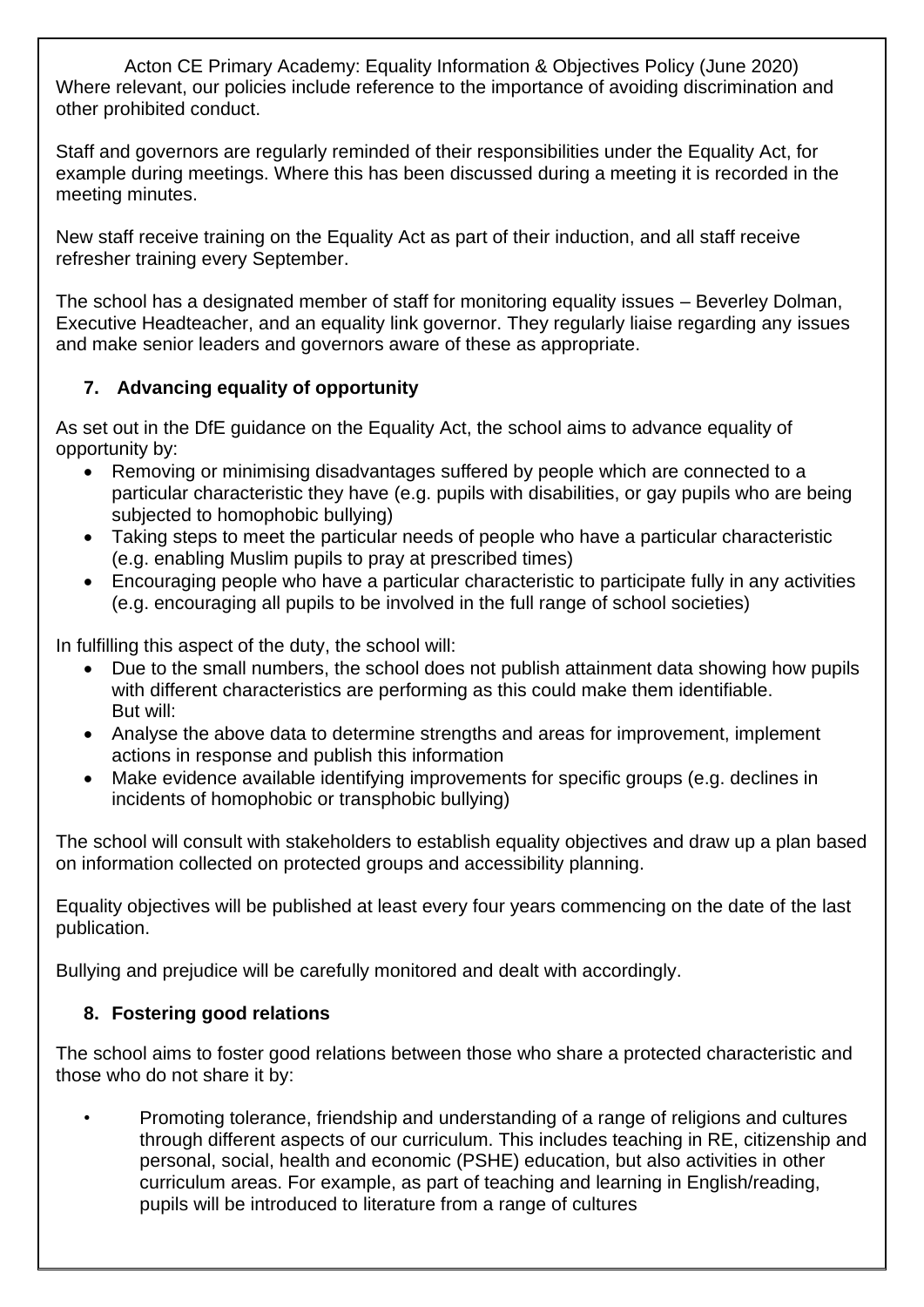Acton CE Primary Academy: Equality Information & Objectives Policy (June 2020) • Holding assemblies dealing with relevant issues. Pupils will be encouraged to take a

- lead in such assemblies and we will also invite external speakers to contribute
- Working with our local community. This includes inviting leaders of local groups to speak with our pupils, and organising school trips and activities based around the local community
- Encouraging and implementing initiatives to deal with tensions between different groups of pupils within the school. For example, our school council has representatives from different year groups and is formed of pupils from a range of backgrounds. All pupils are encouraged to participate in the school's activities, such as sports clubs.
- We have developed links with people and groups who have specialist knowledge about particular characteristics, which helps inform and develop our approach

# **9. Equality considerations in decision-making**

The school ensures it has due regard to equality considerations whenever significant decisions are made.

The school always considers the impact of significant decisions on particular groups. For example, when a school trip or activity is being planned, the school considers whether the trip:

- Cuts across any religious holidays
- Is accessible to pupils with disabilities
- Has equivalent facilities for boys and girls

#### **10.Equality objectives**

| <b>Objective 1</b>                           | To improve the attendance of children within vulnerable groups, with particular<br>emphasis on Pupil Premium and SEND                                                                                                                                                                                                                               |
|----------------------------------------------|-----------------------------------------------------------------------------------------------------------------------------------------------------------------------------------------------------------------------------------------------------------------------------------------------------------------------------------------------------|
| Why we have<br>chosen this<br>objective:     | Over academic year 2018-2019 and year to date 2019-2020, the overall<br>attendance figures for a) All Pupils with SEND compared to Non-SEND, and b)<br>Pupils with Pupil Premium compared to those without, continues to appear lower<br>across all schools in our Trust.                                                                           |
| To achieve this<br>objective, we<br>plan to: | Regular reporting of vulnerable groups attendance (at least half termly) to<br>identify both school based issues and individual issues<br>Procurement of non LA based Education Welfare Service<br>$\blacksquare$<br>Staffing review which places more emphasis on family and attendance as<br>well as learning for pupils in our vulnerable groups |
| <b>Success</b><br><b>Criteria:</b>           | Data analysis for identified groups begins to fair as good or better than<br>$\overline{\phantom{a}}$<br>those outside of these groups<br>Key progress on attendance is made for specific, high concern cases<br>$\overline{\phantom{a}}$                                                                                                           |
| <b>Timescales:</b>                           | Contract with Education Welfare Management (EWM) in place March 2020<br>$\blacksquare$<br>New staffing structure to be developed for September 2020<br>$\blacksquare$<br>Following this, academic year 2020-2021 should show comparatively<br>$\overline{\phantom{a}}$<br>better attendance for these identified groups                             |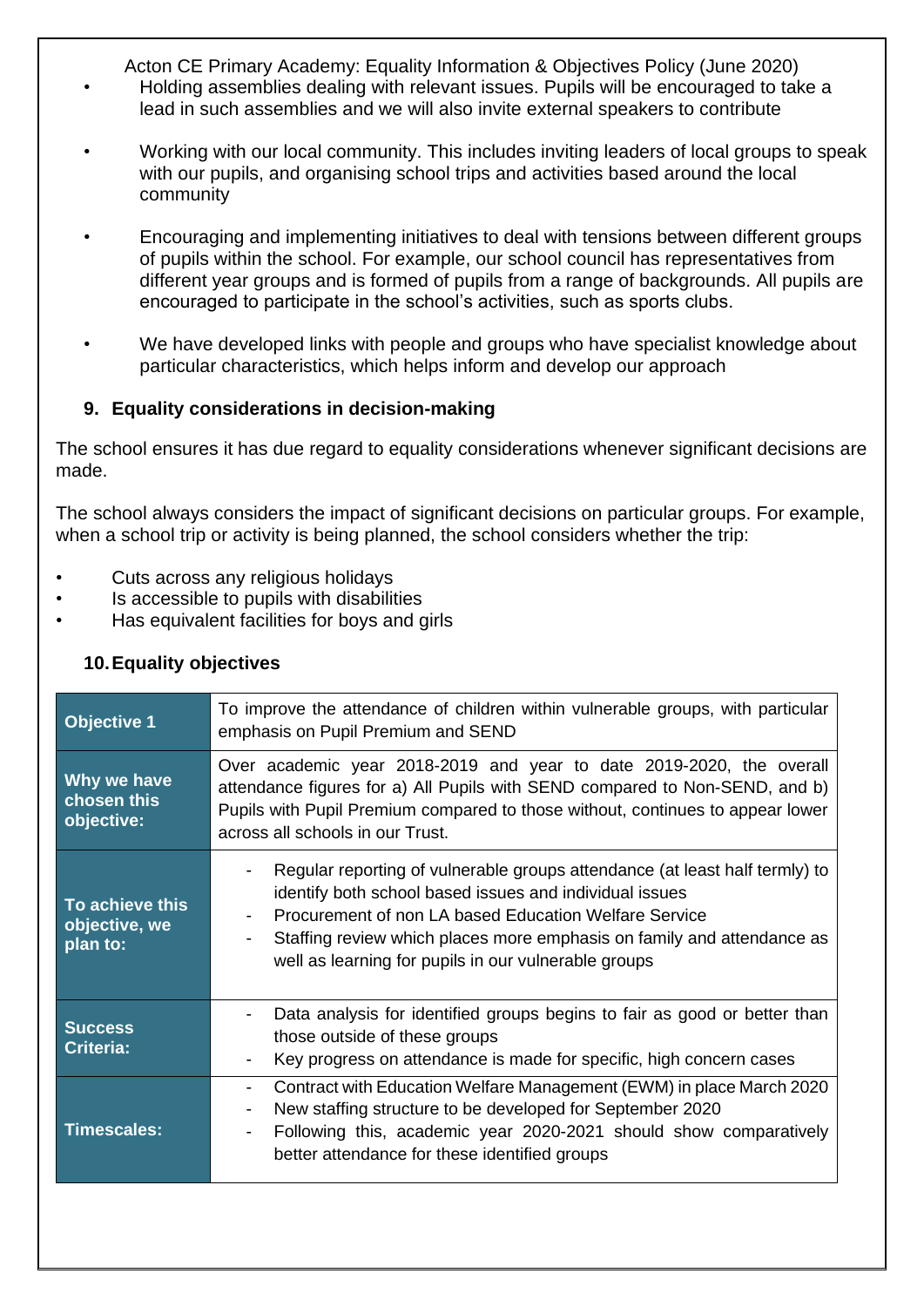| Acton CE Primary Academy: Equality Information & Objectives Policy (June 2020) |                                                                                                                                                                                                                                                                                                                                                                                                                                                                                                                                                                                                                                                                                 |
|--------------------------------------------------------------------------------|---------------------------------------------------------------------------------------------------------------------------------------------------------------------------------------------------------------------------------------------------------------------------------------------------------------------------------------------------------------------------------------------------------------------------------------------------------------------------------------------------------------------------------------------------------------------------------------------------------------------------------------------------------------------------------|
| <b>Progress we are</b><br>making towards<br>this objective                     | Contract is in place for Education Welfare Management; they already have<br>$\overline{\phantom{a}}$<br>initial awareness of one high needs case, and are working alongside<br>school to update our Attendance Policy in preparation for September 2020                                                                                                                                                                                                                                                                                                                                                                                                                         |
|                                                                                |                                                                                                                                                                                                                                                                                                                                                                                                                                                                                                                                                                                                                                                                                 |
| <b>Objective 2</b>                                                             | To monitor the new RLLAT Curriculum (commenced September 2019) to ensure<br>that this results in good outcomes for pupils within our vulnerable groups<br>(particularly those working below age related that are pupil premium / SEND /<br>EAL)                                                                                                                                                                                                                                                                                                                                                                                                                                 |
| Why we have<br>chosen this<br>objective:                                       | A new curriculum is in place across schools in our Trust, from September 2020,<br>and the Trust wants to ensure that this is relevant, appropriate and provides<br>secure opportunities for pupils in vulnerable groups to success (e.g. pupils with<br>EHCP / SEND / EAL)                                                                                                                                                                                                                                                                                                                                                                                                      |
| To achieve this<br>objective, we<br>plan to:                                   | Curriculum is in place by September 2020 through the combined work of<br>Senior Leaders and all curriculum leads<br>SLT closely monitor the impact of this new curriculum over academic year<br>2019-2020 (and beyond) with a definite focus on how it meets the needs<br>of pupils in vulnerable groups e.g. SEND / those working below<br>expectation within pupil premium group<br>Further refinement of all objectives within the curriculum, breaking these<br>down into 3 levels (Basic, Core and Advanced)<br>Development of bespoke Target Tracker package to ensure that pupils can<br>$\overline{\phantom{a}}$<br>be assessed in line with these graduated objectives |
| <b>Success</b><br><b>Criteria:</b>                                             | Curriculum RAGs show green in relation to how the curriculum meets the<br>$\overline{\phantom{a}}$<br>needs of pupils working below expectation, pupil premium children and in<br>particular pupils with SEND<br>New target tracker format is able to better monitor and analyse the<br>progress and attainment for pupils working below age related / pupil<br>premium / SEND / EAL<br>Senior leaders are sure that that RLLAT curriculum fully meets the needs<br>of all pupils                                                                                                                                                                                               |
| <b>Timescales:</b>                                                             | New curriculum September 2019<br>$\overline{\phantom{a}}$<br>Refined curriculum with basic, core and advanced objectives - April 2020<br>Bespoke Target Tracker - September 2020                                                                                                                                                                                                                                                                                                                                                                                                                                                                                                |
| <b>Progress we are</b><br>making towards<br>this objective                     | As at April 2020, all areas of the curriculum have broken down objectives<br>Anna Pike is working alongside Target Tracker to begin to formulate the<br>bespoke package                                                                                                                                                                                                                                                                                                                                                                                                                                                                                                         |
| <b>Objective 3</b>                                                             | Continue to explore the use of new technologies to support pupils in vulnerable<br>groups in accessing their learning.                                                                                                                                                                                                                                                                                                                                                                                                                                                                                                                                                          |
| Why we have<br>chosen this<br>objective:                                       | Within our schools, we have a high priority of pupils with SEND whose primary<br>area of need is cognition and learning, and in particular processing and literacy<br>based needs                                                                                                                                                                                                                                                                                                                                                                                                                                                                                               |
|                                                                                |                                                                                                                                                                                                                                                                                                                                                                                                                                                                                                                                                                                                                                                                                 |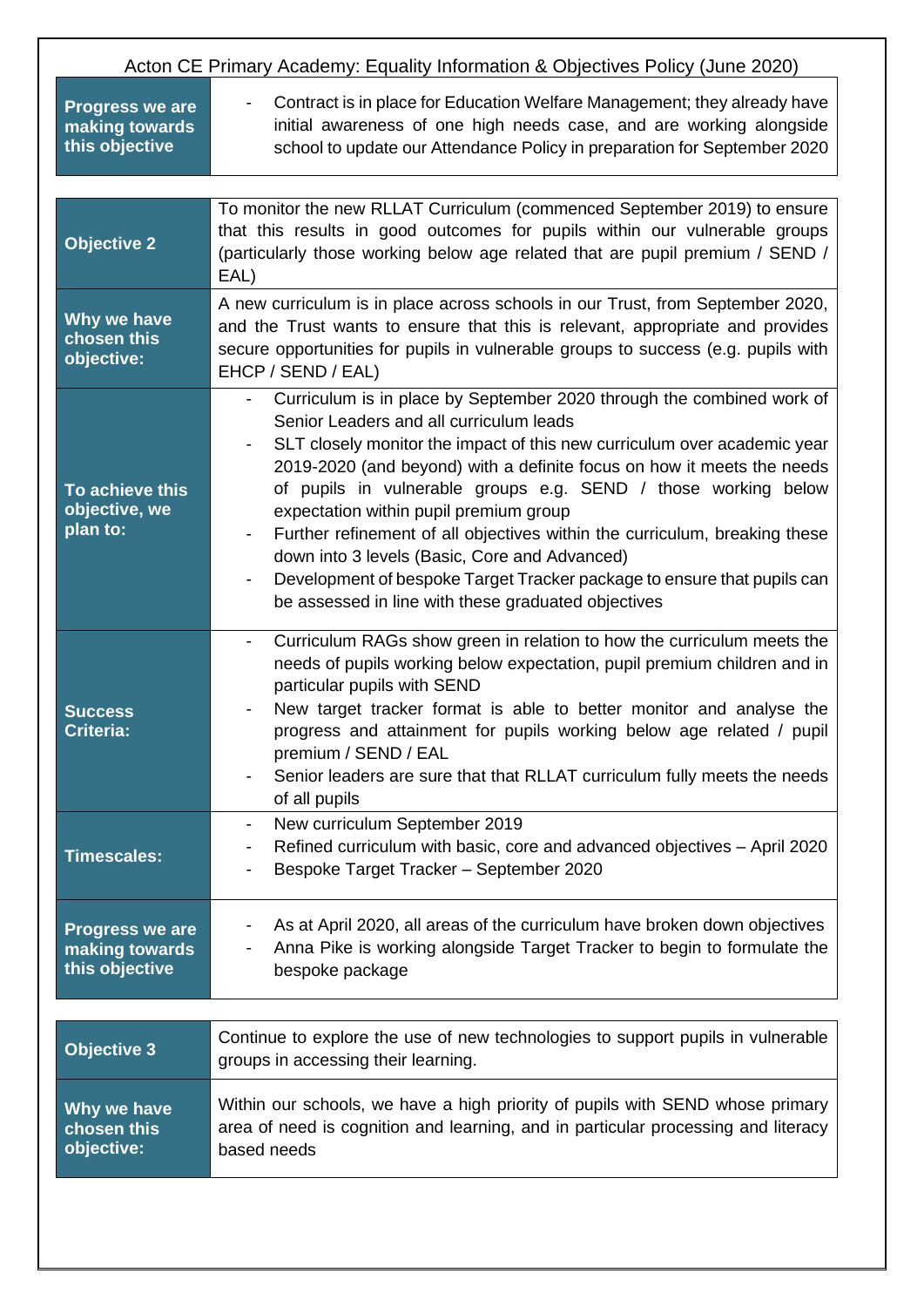| Acton CE Primary Academy: Equality Information & Objectives Policy (June 2020) |                                                                                                                                                                                                                                                                                                                                                                                                                                                                                                                                                                                                                                                                                                                |  |
|--------------------------------------------------------------------------------|----------------------------------------------------------------------------------------------------------------------------------------------------------------------------------------------------------------------------------------------------------------------------------------------------------------------------------------------------------------------------------------------------------------------------------------------------------------------------------------------------------------------------------------------------------------------------------------------------------------------------------------------------------------------------------------------------------------|--|
| To achieve this<br>objective, we<br>plan to:                                   | Consider technologies available that would support children higher up our<br>schools who have more complex needs in terms of ability to compose<br>extended writing and thus manage the demands of the curriculum                                                                                                                                                                                                                                                                                                                                                                                                                                                                                              |  |
| <b>Success</b><br><b>Criteria:</b>                                             | Pupils with specific needs have a wider option of resource available to<br>them in order to support with independent access to the curriculum                                                                                                                                                                                                                                                                                                                                                                                                                                                                                                                                                                  |  |
| <b>Timescales:</b>                                                             | <b>July 2021</b>                                                                                                                                                                                                                                                                                                                                                                                                                                                                                                                                                                                                                                                                                               |  |
| <b>Progress we are</b><br>making towards<br>this objective                     | Initial research has been carried out and costed for:<br>$\overline{\phantom{a}}$<br>a) Word processing packages (Ghotit)<br>b) Access to electronic devices for specific pupils (liaison with IT provider<br>re possibilities / costings)<br>c) Consider whole school use of friendly format books for the books<br>across our literacy curriculum                                                                                                                                                                                                                                                                                                                                                            |  |
| <b>Objective 4</b>                                                             | To ensure that the academic and hidden curriculum places key focus on the<br>development of knowledge of different cultures for our children                                                                                                                                                                                                                                                                                                                                                                                                                                                                                                                                                                   |  |
| Why we have<br>chosen this<br>objective:                                       | Our school is a small, rural school, predominantly with children of white, British<br>background, who speak English as first language. Children know their own locality<br>well and are proud of it, but it is important that through school, children get to<br>know, compare and contrast their own cultures with that of others.                                                                                                                                                                                                                                                                                                                                                                            |  |
| To achieve this<br>objective, we<br>plan to:                                   | Subject leaders to ensure that their curriculum areas have an underlying<br>focus, where appropriate, on the development of children's understanding<br>of different cultures - key links are identified in the planning<br>Subject leaders and Heads of School to consider how we can further<br>$\qquad \qquad \blacksquare$<br>develop the hidden curriculum over 2020-2021 with a key cultural focus<br>e.g. through a planned schedule of events<br>Sue Smart to consider this though specific art development work<br>All staff (and stakeholders) to proactively develop links with other faith,<br>cultural and minority groups and increase events, visits, visitors and other<br>liaison around this |  |
| <b>Success</b><br><b>Criteria:</b>                                             | Children are able to talk about their experiences and knowledge of other<br>$\overline{\phantom{a}}$<br>cultures and compare this with their own<br>Art and display work around the school places emphasis on an<br>understanding of different cultures<br>Curriculum RAGs highlight in green where culture is specifically developed<br>by subject leaders and teachers                                                                                                                                                                                                                                                                                                                                       |  |
| <b>Timescales:</b>                                                             | <b>July 2021</b>                                                                                                                                                                                                                                                                                                                                                                                                                                                                                                                                                                                                                                                                                               |  |
| <b>Progress we are</b><br>making towards<br>this objective                     |                                                                                                                                                                                                                                                                                                                                                                                                                                                                                                                                                                                                                                                                                                                |  |

The school will update all published equality documentation annually and will publish its objectives at least every four years.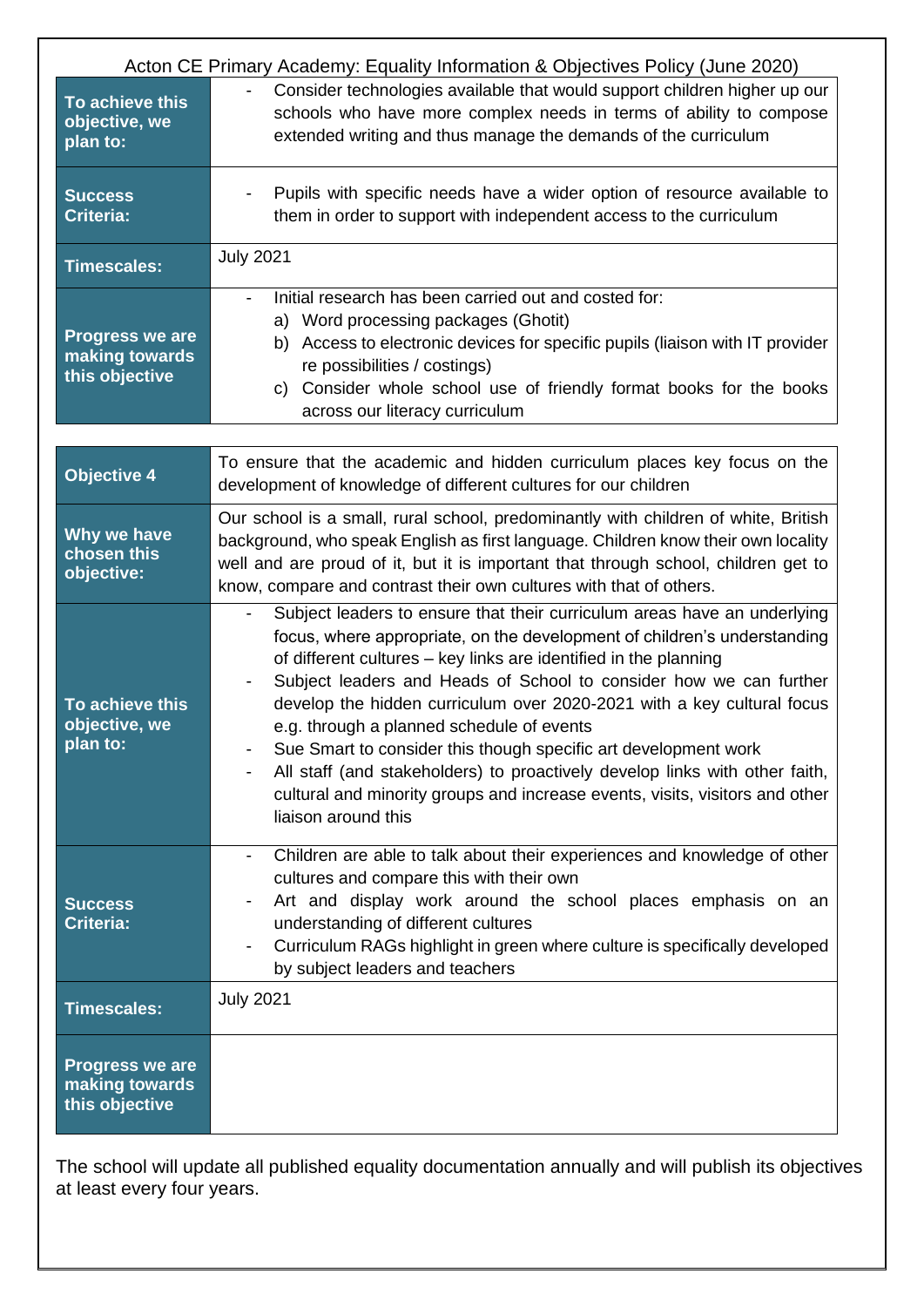# **11.Collecting and using information**

The school will collect equality information for the purpose of:

- Identifying key issues, e.g. unlawful discrimination in teaching methods.
- Assessing performance, e.g. benchmarking against similar organisations locally or nationally.
- Taking action, e.g. adapting working practice to accommodate the needs of staff who share protected characteristics.

The school will build an equality profile for staff to assist with identifying any issues within their recruitment regime. The school will obtain the following information from their staff

- Recruitment and promotion
- Numbers of part-time and full-time staff
- Pay and remuneration
- Training
- Return to work of women on maternity leave
- Return to work of disabled employees following sick leave relating to their disabilities
- Appraisals
- Grievances (including about harassment)
- Disciplinary action (including for harassment)
- Dismissals and other reasons for leaving

The school will use the information they obtain to analyse any gaps present in their equality workings and procedures.

Any personal data the school collects will be processed in accordance with the Data Protection Policy (GDPR Compliant).

# **12.Addressing prejudice-related incidents**

The school is opposed to all forms of prejudice and we recognise that pupils and staff who experience any form of prejudice-related discrimination may fare less well in the education system.

The school will ensure that pupils and staff are aware of the impact of prejudice in order to prevent any incidents from occurring.

If incidents continue to occur, the school will address them immediately and report them to the LA.

# **The following is guidance on the procedure for dealing with prejudice-related incidents:**

Any adult witnessing an incident or being informed about an incident must follow these agreed procedures: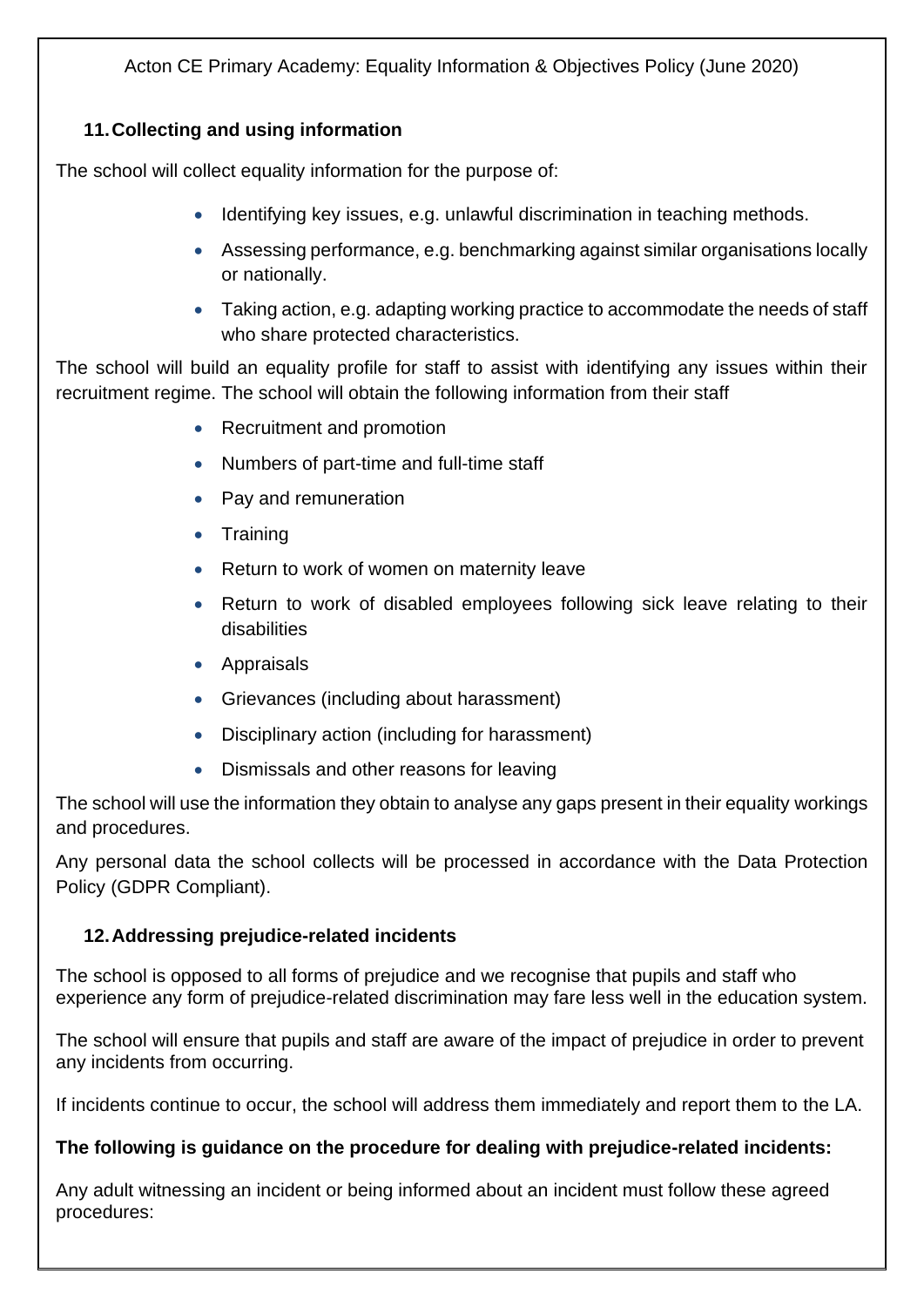- stop the incident and comfort the person who is the victim;
- if appropriate, reprimand the aggressor and inform the victim what action has been taken:
- if the incident is witnessed by other pupils, tell them why it is wrong;
- report the incident to the Head of School and inform them of any action taken
- the Head of School will inform the Executive Headteacher
- inform the class teacher(s) of both the victim and the aggressor when the incident relates to a child in school
- record what happened on CPOMs
- inform both sets of parents, if appropriate.

Incidents will be dealt with in a sensitive manner. The PSHE curriculum will be used to help promote a positive image of all members of society, with particular reference to the protected characteristics made reference to in this policy.

All prejudice related incidents will be recorded and reported to the Board of Directors by the Executive Headteacher.

# **13.Appeal process**

Staff members retain the right to appeal against a decision on the acceptability of their appearance e.g. dress code, using the school's grievance procedure.

The school will adhere to the Complaints Policy when following the grievance procedure.

# **14.Curriculum**

All pupils will be entitled to access a broad and balanced curriculum and to teaching and learning opportunities which meet their needs, including extra support where this has been identified as a statutory need.

When planning the curriculum, the school will take every opportunity to promote and advance equality. Each curriculum subject will be kept under review to ensure that it reflects the principles set out above

When teaching the curriculum, the school will promote equality and will not subject individuals to discrimination.

The school will develop an appropriate curriculum for all pupils in all vulnerable groups.

The school will ensure PSHE lessons are designed for pupils to develop their knowledge of the world and the importance of equality

# **15.Staffing - Recruitment, Training and Professional Development**

The school is required to supply the LA with employment data related to all groups employed. The school is committed to attracting and developing a workforce on a basis of merit. The recruitment process will be monitored to ensure that there is no bias based on the protected characteristics. No teaching and support staff posts are sex specific. All staff have equal access to in-service training and posts of responsibility.

#### **16.Religious observance**

We respect the religious beliefs and practice of all staff, pupils and parents, and comply with reasonable requests relating to religious observance and practice.